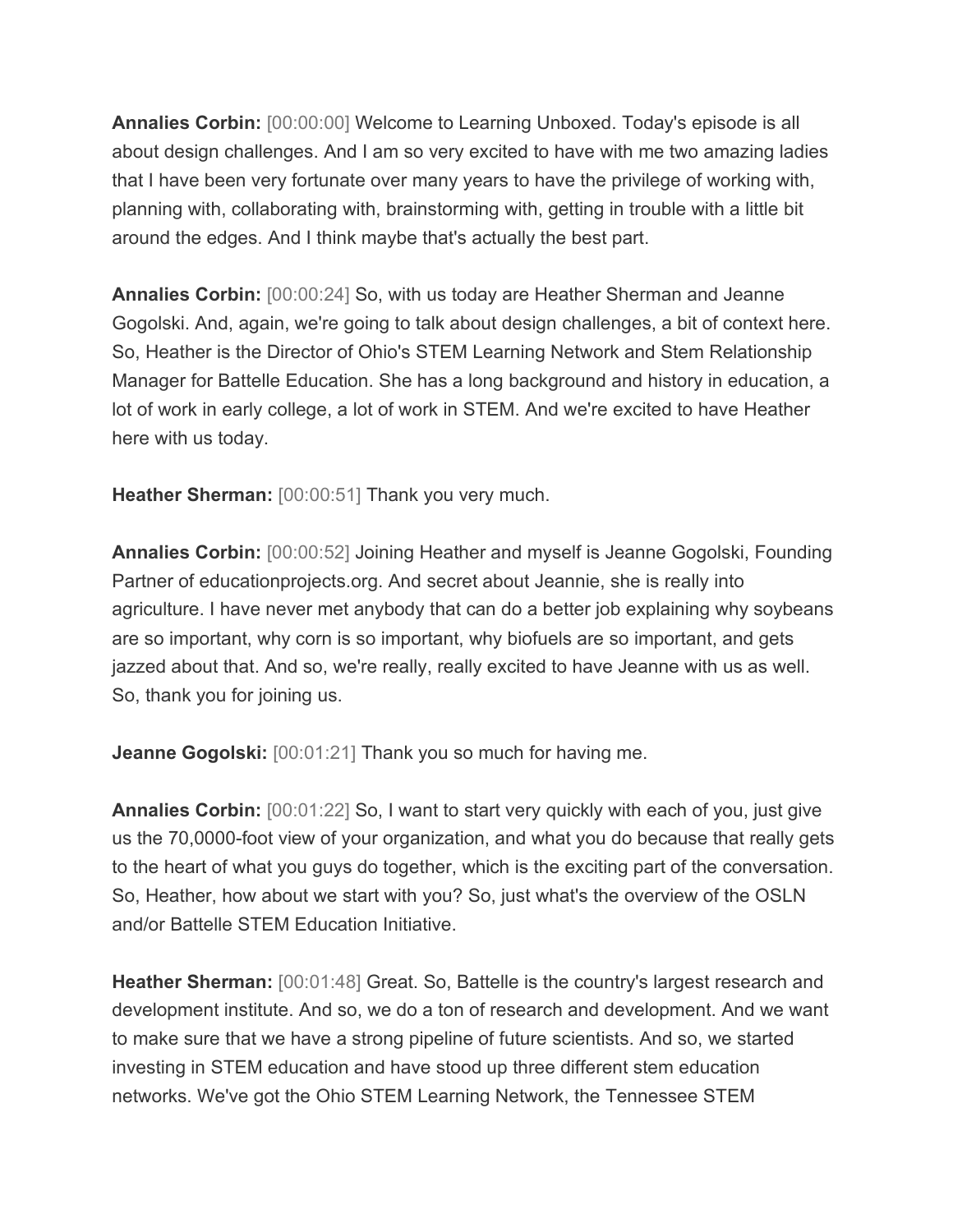Education Network or Innovation Network, and also STEMx, which is our national network of STEM networks. And we really want to connect people who care about STEM education to one another. And so, that is the big picture view of what we do.

**Annalies Corbin:** [00:02:27] And at the end of the day, an industry saying, "Enough is enough, we need folks," and we have a lot of knowledge around what it's going to take to prepare people to really be high functioning in STEM and STEAM in the world that we live in today.

**Heather Sherman:** [00:02:39] Yes, absolutely.

**Annalies Corbin:** [00:02:40] Awesome. We're thrilled to have you here. And so, Jeanne, you play a really, sort of, connecting role amongst a number of different organizations. So, it was hard to choose which of Jeanne's hats. So, I'm going to let you choose which of Jeannie's hats that you, sort of, want to tell us about as it relates to this conversation today.

**Jeanne Gogolski:** [00:03:01] Great. Well, Education Projects is really a group of teachers, and design people, and communications people who really love teaching and learning. And agriculture happens to be our biggest and most interesting - as you mentioned, I'm really jazzed about it - client.

**Annalies Corbin:** [00:03:19] Absolutely.

**Jeanne Gogolski:** [00:03:19] So, we work with Ohio Corn and Wheat. We work with the Soybean Council. We've worked with National and Ohio 4-H. So, those organizations, there's lots of them that we have. And our goal, really, is to make that connection, you mentioned that, to make learning relevant in the classroom and help teachers understand a little bit more -- they, really, are focused teachers, help teachers understand a little bit more, so they can communicate to students about food production, where their food comes from.

**Jeanne Gogolski:** [00:03:51] And our goal, just like you mentioned, Heather, that one of our goals for agriculture is to fill the talent gap. About 20,000 jobs a year go unfilled in agriculture around the country. And as we watch, millennials only have about 6% of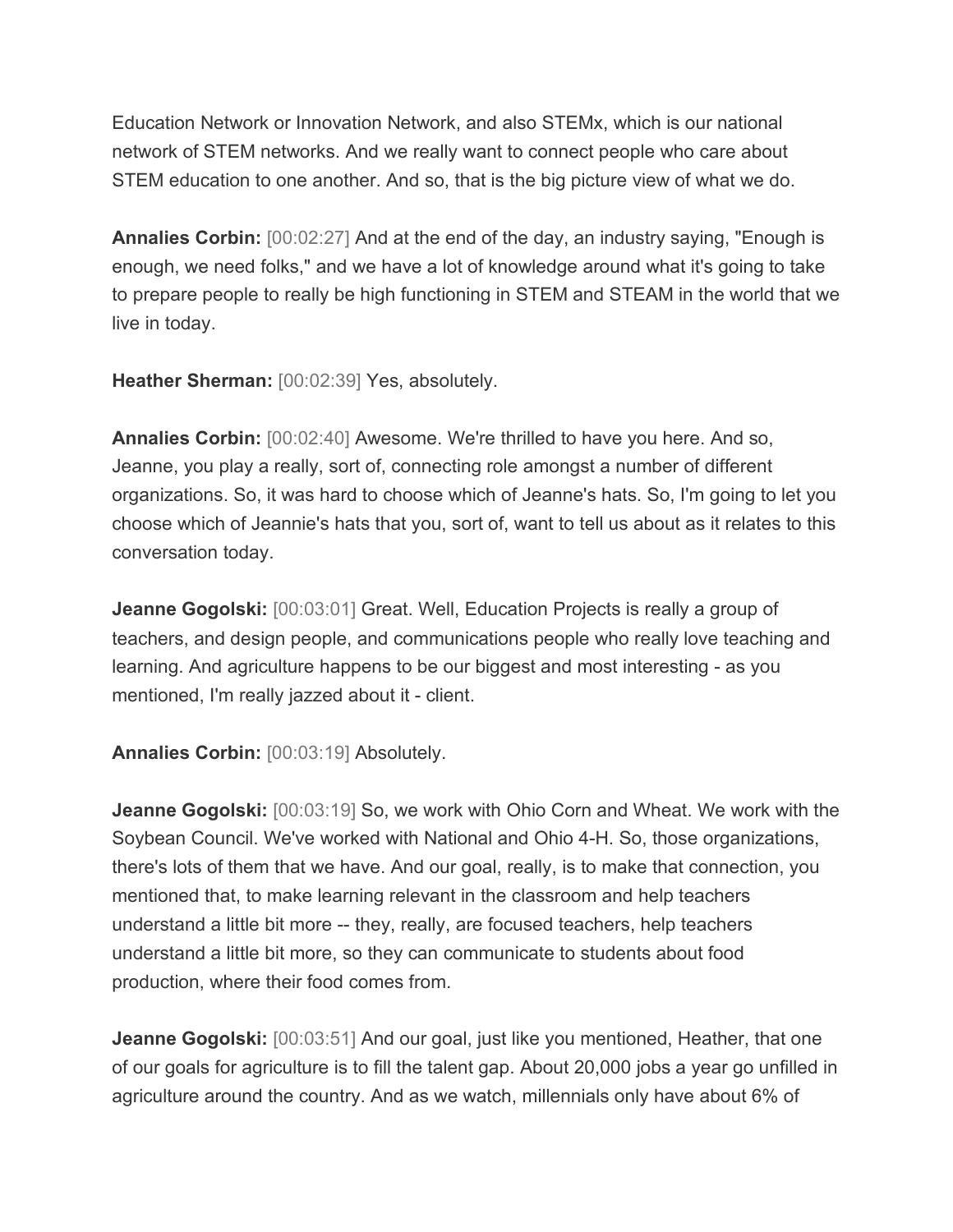interest in agriculture. So, we're going to need people to - nine billion people plus on the planet - figure out ways to feed them. And STEM is going to be critical in that.

**Annalies Corbin:** [00:04:22] Right. And so, let's actually lead with that real quick because this problem in agriculture, about the number of jobs that are available, the number of folks available to fill those jobs currently that are qualified, trained, ready to just opt in immediately into work. That same scenario, that same issue, we can translate, quite frankly, across many, many, many industries, careers options, not just in the US but around the world. We have a massive global shortage of folks ready to opt in to some of our most critical fields of study.

**Annalies Corbin:** [00:04:56] And so, part of the problem is perception. So, I've had the same conversation as it relates to manufacturing. And ag is, I think, a perfect classic example. So, certainly, in the US, when we think of ag, we think of that traditional farmer, just a dirt farmer. But the reality is, man, ag is one of the most amazing, innovative, high-tech, seriously out on that edge tech industries.

**Annalies Corbin:** [00:05:26] And to your point, Jeanne, it's only going to be more and more of that as we have more and more people that we have to figure out how to take care of and feed in our planet, which gets us back around to why we should utilize ag and opportunities in ag both as ways to sort of teach students interested but, also, to help try to solve global problems.

**Annalies Corbin:** [00:05:48] So, Heather, explain to us a little bit about the premise of the way Battelle thinks about design challenge, and what you guys have been doing with that, so that we can come back to Jeanne in this ag problem.

**Heather Sherman:** [00:06:01] Awesome, yeah. So, we believe that teaching students how to solve real-world problems and giving them experience to solve real-world problems is critical to their development to become future problem solvers. And so, about three years ago, we started hosting statewide design challenges in Ohio. The first year, we asked students to come up with solutions to the opioid crisis, which was no small feat. Last year, we asked students to develop ideas about how to make their communities more heart healthy. And this year, we partnered with Education Projects,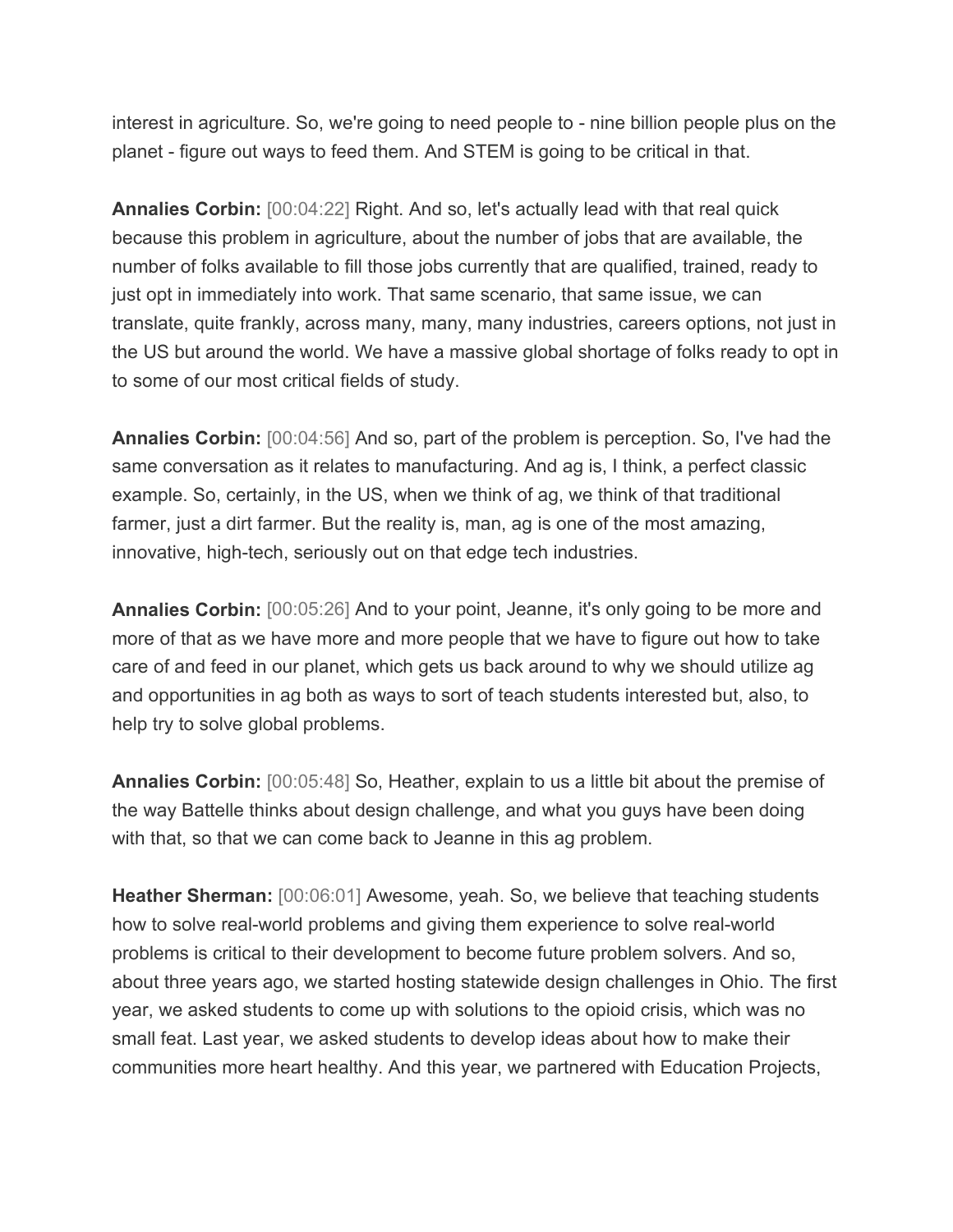and Ohio Corn and Wheat, and the Ohio Soybean Council to ask students to tackle the problem of food insecurity.

**Heather Sherman:** [00:06:47] And after working with Jeanne through a number of projects, every time I'm with Jeanne, she teaches me something new and exciting about ag, and I started to realize, "Well, there is something to this and we need our students to know (1), as you said, all the opportunities that there are in ag; and (2), about how food and agriculture really impact our lives, especially living in Ohio.

**Heather Sherman:** [00:07:10] So, we partnered together and decided to make this year's food challenge be about food insecurity, so that students have the opportunity to study more about ag, but then also about the real issue about making sure that we have enough food to feed people.

**Annalies Corbin:** [00:07:26] Right. And a great case study and absolutely relevant. So, Jeanne, what does it mean food insecurity?

**Jeanne Gogolski:** [00:07:32] Food insecurity is typically defined as having access to safe, abundant, nutritious food. So, if you start thinking about it like that, it's very broad. It's huge.

**Annalies Corbin:** [00:07:45] It is, yeah.

**Jeanne Gogolski:** [00:07:45] And for us, the connection to agriculture can be around food waste. It could be around technology. You mentioned drones, and unmanned vehicles, and all the things that -- GPS, the technology, all the things that go with agriculture. It could be biotech. It could be biofuels. There's a huge bio economy. It could be food waste. Everybody eats.

**Annalies Corbin:** [00:08:11] Absolutely.

**Jeanne Gogolski:** [00:08:13] And because everybody eats, the issues, and problems, and potential things that you could work on are endless for students. And part of our goal in being a part of this - Heather and I talked about this this summer and got all excited about it - is that students in any area - chemistry, physics, environmental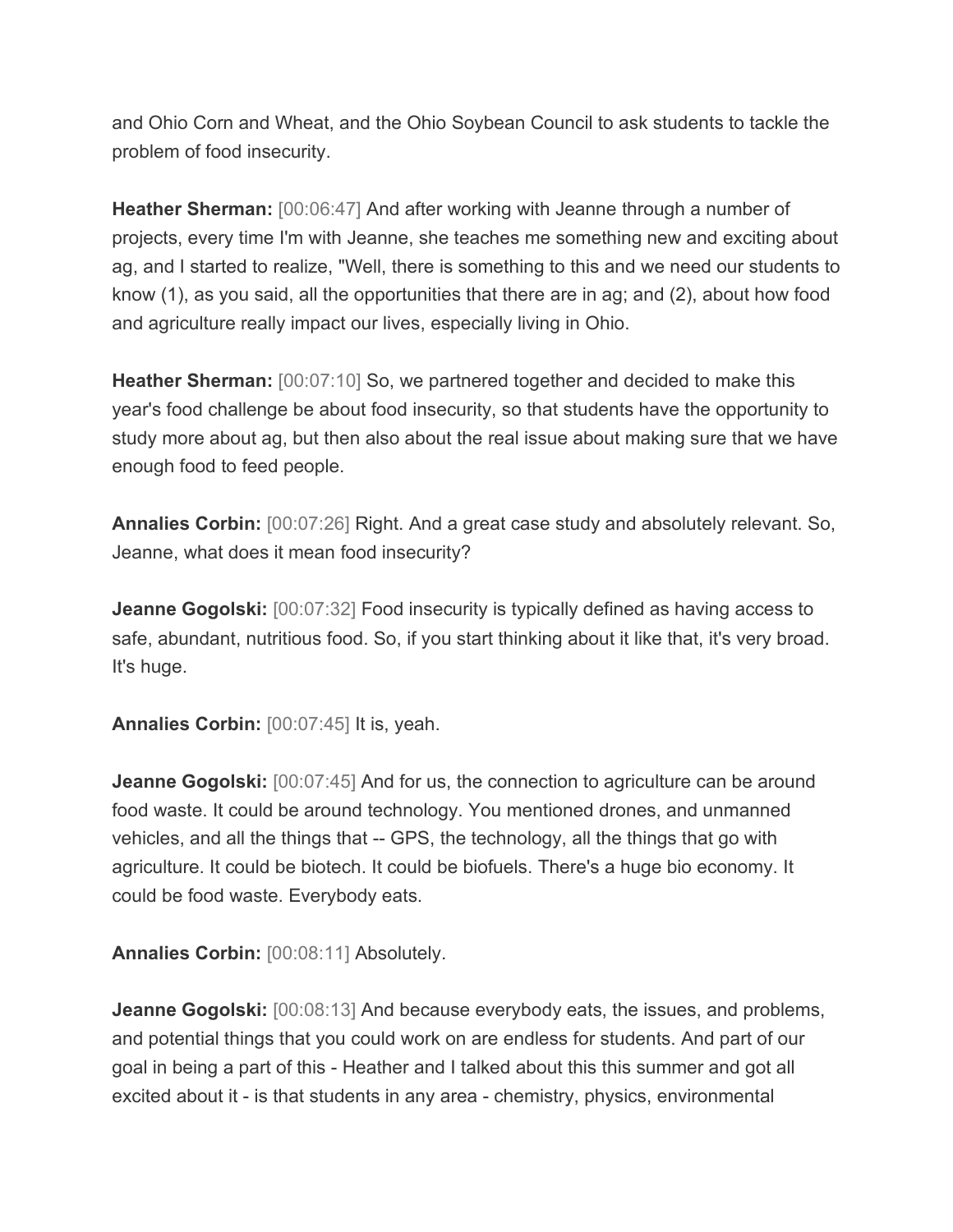science, biology, general science, anything, social studies - they all can have an interest, a topic that they could study around this idea of food insecurity.

**Annalies Corbin:** [00:08:46] Excellent. And so, as we think about this notion of design challenge, and part of the purpose of Learning Unboxed is to provide case studies of really amazing things that are happening out in the world associated with teaching, and learning, and work. And to give folks those, sort of, ins and outs of how to take those great things that are happening and possibly apply them to my own work. We know we don't all have endless resources. We can't all just you know pull it all apart and, on a moment, redo it, but we can slowly change the paradigm by pulling in the best things that are out there into our everyday practice in our classrooms, our schools, and in our communities.

**Annalies Corbin:** [00:09:28] So, Heather, how does the design challenge structure itself work? So, I'm a teacher. I raise my hand. I've heard about this thing, design challenge. I'd really like to bring it to my community. What's the structure, so that I can get to the point where I can go sell the idea, so to speak?

**Heather Sherman:** [00:09:49] Yes. We leave it really open. There are a ton of resources online about how to run a design challenge, but we ask schools to use the engineering design process or design cycle where you identify a problem, start to do some research, come up with ideas for a solution to the problem, make a prototype of your solution, and then evaluate your solution. And that's what we want students to do. We want them to have the opportunity to work that process, to have some practice at coming up with an idea, seeing if it works, seeing if it resonates with other people, getting some feedback, making adjustments because that's how problem solving works.

**Heather Sherman:** [00:10:31] And so, we leave the frame really open. This year's constraints are that the students need to work together in a team because we really think that learning how to work together in a team is an important skill. We also ask that students have to create a physical prototype of their solution.

**Annalies Corbin:** [00:10:48] Excellent.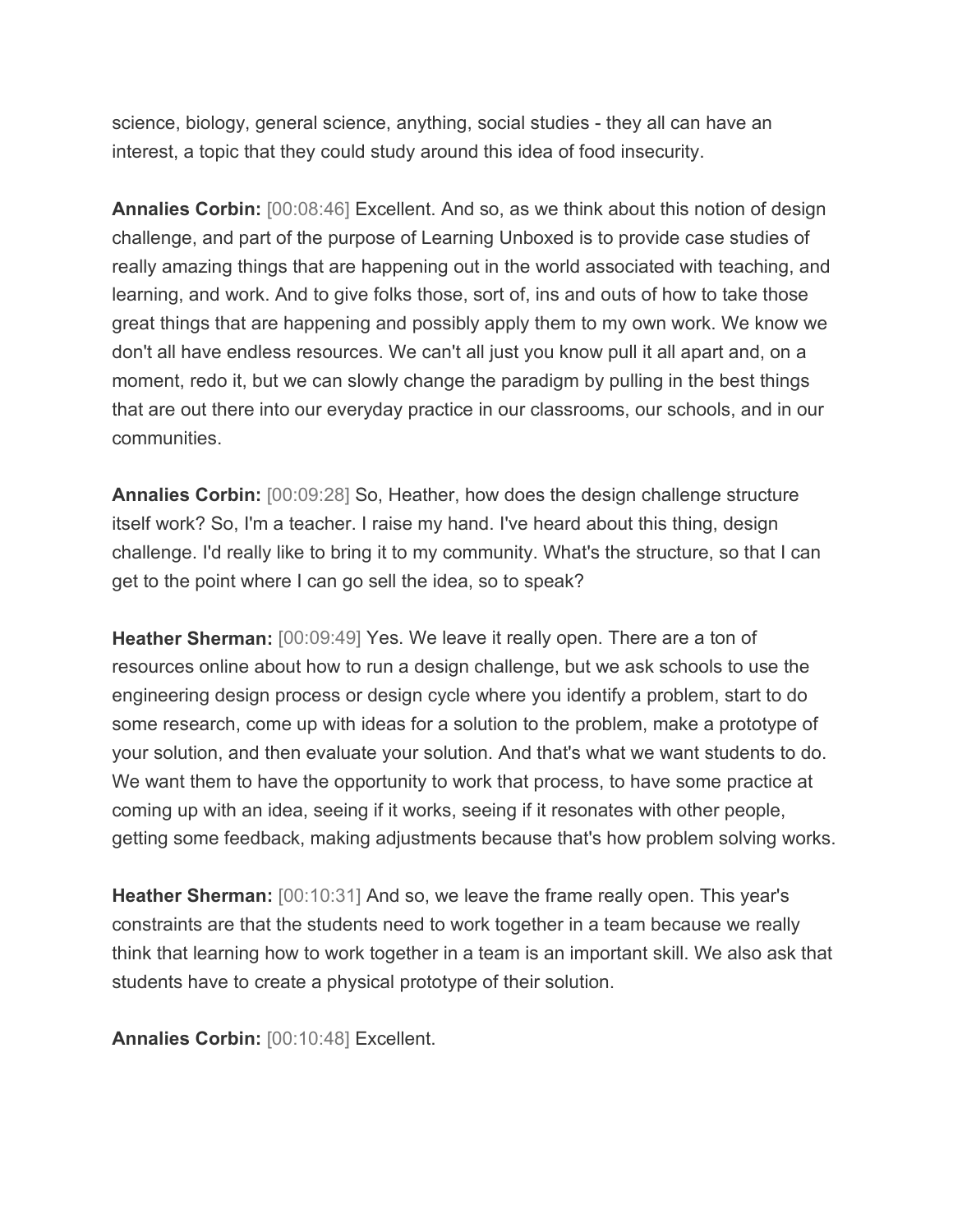**Heather Sherman:** [00:10:49] So, instead of just writing a paper, students have to build something, and students have to learn with their hands in their bodies to create a solution that they can get other people to look at and get feedback on.

**Heather Sherman:** [00:11:04] And so, we ask schools to help teams, help students form teams. We ask them to research the problem. And schools have chosen to run design challenges as a semester-long project. They can run it as a couple-of-week project. You can do it in one class. You can do it across grades. We don't prescribe how schools do it, when schools do it. We just ask that they do it.

**Heather Sherman:** [00:11:35] The other constraint is that schools need to have an exhibition of student learning. So, we want to make sure that students have an opportunity to share their expertise about all the work that they have done with an authentic audience. So, either people from the community, or their peers, or teachers, or parents, so that they can say, "Hey, look at all the things that I've learned," and have an opportunity to share their knowledge.

**Heather Sherman:** [00:12:01] Then, once students complete their school level showcase, we invite schools from all across the state to come to Battelle, and we have a statewide showcase, which is really amazing because getting all of these students together from kindergarten to 12th grade to share what they've learned over the past year is really inspiring.

**Annalies Corbin:** [00:12:22] It's pretty dang epic actually. It is mind boggling and leaves quite the impact on everybody who participates. So, Jeanne, within this framework then, again, back to that teacher who's out there, or that school, or community that says, "We really want to take this on," you're really the industry partner.

**Annalies Corbin:** [00:12:44] So, Battelle comes to this with this framework. And quite frankly, this is the framework that the Battelle research scientists use every single day in their labs, every single day in their works. And the PAST Foundation and at the Innovation Lab, you go there, and you can see this happening in real time all the time because that's the real way we solve problems.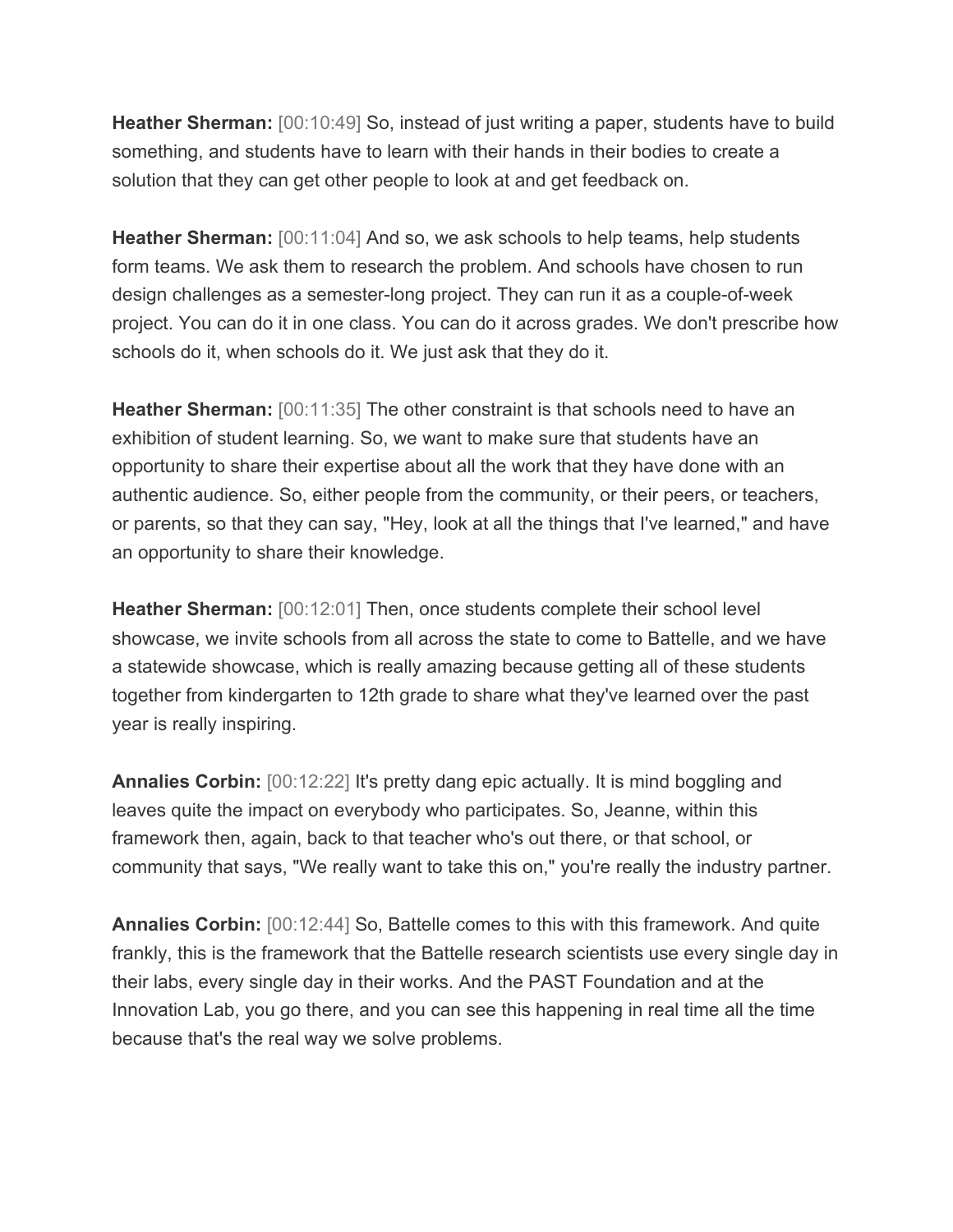**Annalies Corbin:** [00:13:02] So, as an example of the local industry participant in this, how do you then influence and actually craft the challenge itself? We have a framework, but it's industry that's leading the question we're trying to solve. Yes?

**Jeanne Gogolski:** [00:13:16] Yes. I think they have so many things that students could work on. When I listen to Heather talk, I get excited all over again, truthfully, because I think the same things that you're teaching them are the things that farmers and industry folks are doing every day. They're trying to solve a problem. Take water quality, for example, which has been a big challenge in Ohio with harmful algae blooms coming in Lake Erie. The farmers say, "How do we contribute to this problem? And how can we help solve it."

**Jeanne Gogolski:** [00:13:45] And as we all know, in water quality, it's very complex. So, when students start looking at that, when industry starts looking at that, millions of research dollars have been spent trying to figure all of that out. And they use the design cycle. Basically, they ask questions.

**Jeanne Gogolski:** [00:14:01] So, in the real world, we're doing that. We want to provide for teachers and students in Ohio the resources, the resources. So, we want to provide the authentic audience that you mentioned. We want to do that. We want to provide information. I had teachers call me and say, "Do you know somebody we can interview about soil science?" We had a kid call and ask for GMO soybeans and non-GMO soybeans. He has his own experiment going, and we put him in touch with a researcher at Ohio State.

**Jeanne Gogolski:** [00:14:35] So, we want to be the resource and the authentic audience to help kids practice this real-world design solving problems is what we're about, too, in the industry.

**Annalies Corbin:** [00:14:49] Yeah. Well, and a bit of nuts and bolts because I know, in my own practice, is when we start things, one of the things you want to know really early on is what are the some of the steps, so I can roll up my sleeves and figure that out. And that teacher, was there a lot session? Was there PD? In the field, teaching, learning, and work, everybody talks about that professional development component.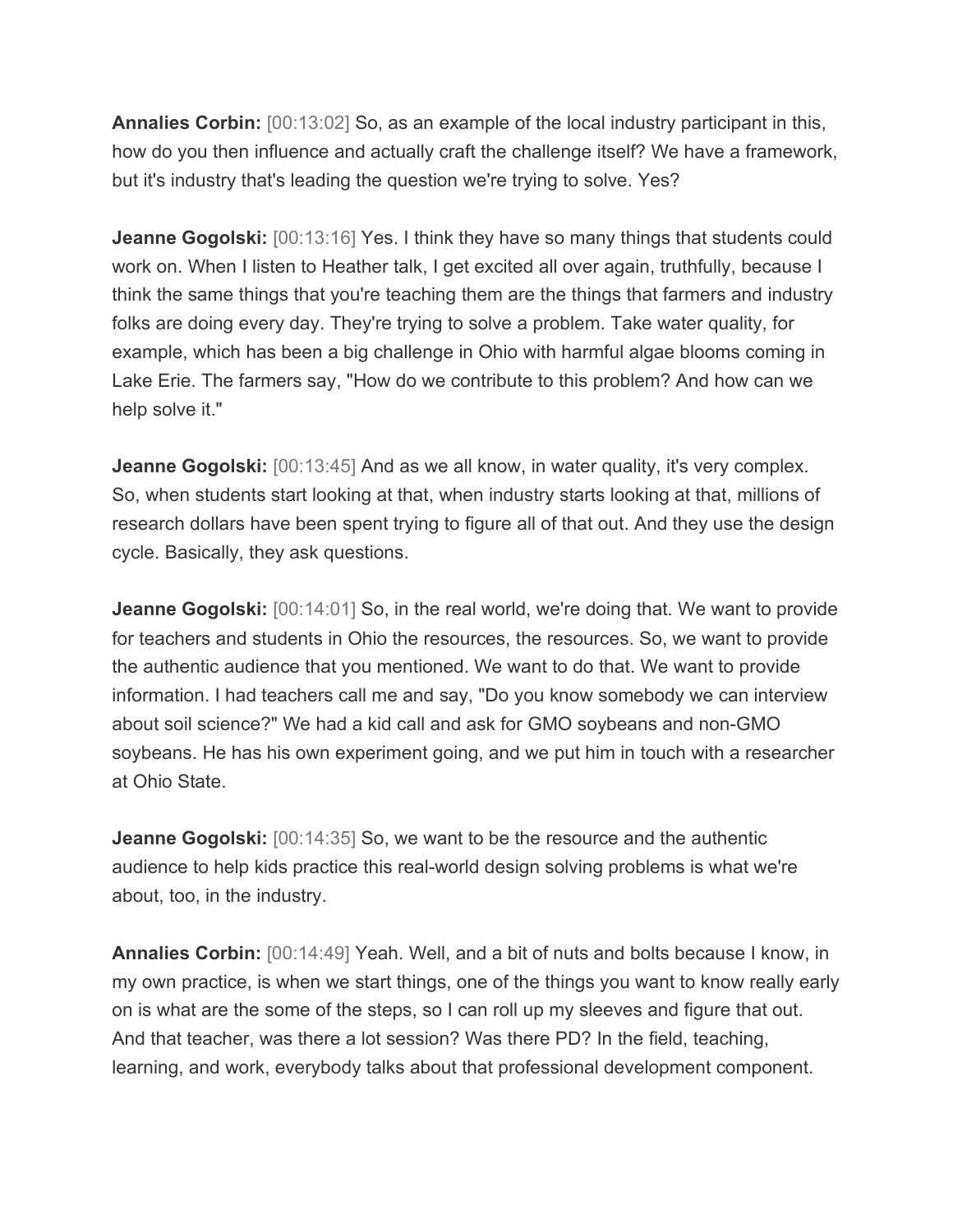And it shifts all the time in the way we think about it. And is it positive? Is it punitive? What does it really mean? At the end of the day, I would say, "Hey, that's us learning."

**Annalies Corbin:** [00:15:18] So, what does the learning piece look like as I get ready to lead my students through whatever the design challenges? And I open that up to the two of you, so.

**Heather Sherman:** [00:15:26] I think that there are a couple of pieces to that. The first two challenges that we did with the opioid and the heart health, the focus was more -- I think, students took it on a more social studies health perspective. This year, we recognized that we had an opportunity to look at this problem through a couple of different lenses.

**Heather Sherman:** [00:15:48] But because of our partnership with Ohio Corn and Wheat and Ohio Soy, we had an opportunity to explore the really science piece. So, we wanted to make sure that we were preparing teachers to tackle this problem and have good support for the biotech, for the food storage, the logistics, soil science, water quality.

**Heather Sherman:** [00:16:09] And so what we did was we hosted a day-long professional development session at the 4-H Center, which featured a number of industry experts. We had -- Jeanne, help me with who we had there.

**Jeanne Gogolski:** [00:16:22] We had some soil scientists, and we had a seed geneticist from Ohio State. We took teachers on a bus to Waterman Research Firms, which is just a mile from the stadium. And they heard about the hundreds of research projects that are going on there with agriculture, with animal agriculture too, not just crops. That was a really exciting, fun day.

**Jeanne Gogolski:** [00:16:45] And, truthfully, so few people know about their food supply, food production in Ohio, that you feel like you're starting in scratch sometimes. Like the corn in this field is not edible corn, it's not sweet corn. It's dead corn.

**Annalies Corbin:** [00:17:01] Feed, yeah.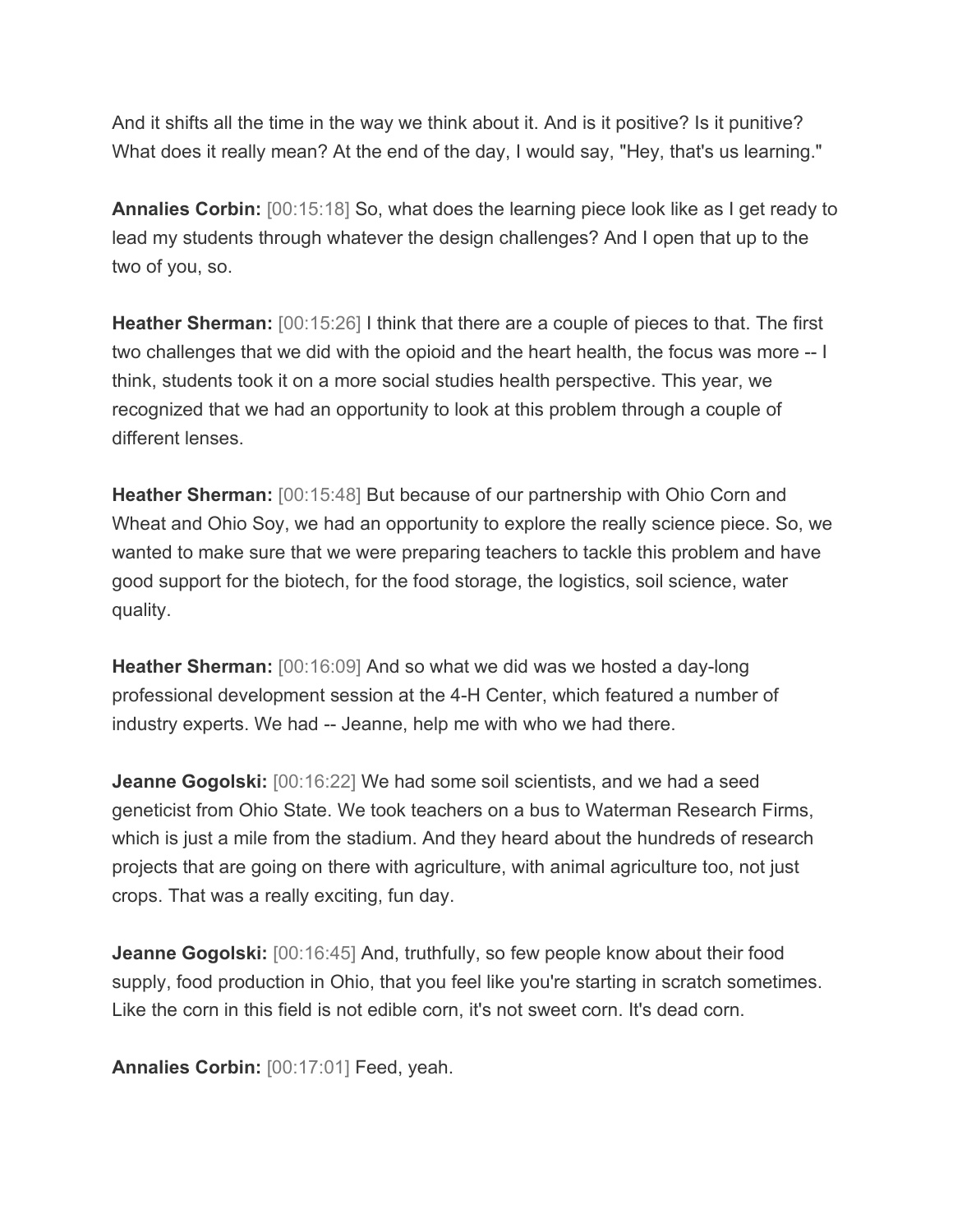**Jeanne Gogolski:** [00:17:01] It's feed corn.

**Annalies Corbin:** [00:17:01] It's feed corn.

**Jeanne Gogolski:** [00:17:02] So, just some basic facts. And that's why, I think, teachers were excited, and enjoyed that day, and more intrigued by what we did. So, that was one thing we did. We created that list of resources.

**Heather Sherman:** [00:17:16] Exactly.

**Jeanne Gogolski:** [00:17:17] A long list of resources that can be found at grownextgen.org, which is where the Soybean Council resources are found and ohiocornandwheat.org. Also, there, you can find a long list of resources that can help you when you have questions about any of these topics.

**Annalies Corbin:** [00:17:36] And for our listeners, these resources that Heather and Jeanne are referencing will be on the show note. So, no worries there. We'll make sure that we gather all of that. So, just keep listening. So then, as the teachers have this professional development, and, now, they're going back and actually going to start working with the kids, what does that look and feel like?

**Heather Sherman:** [00:17:57] Well, so in the day-long PD that we did do, we had a lot of access to these industry experts, but we also ran a couple of sessions, more practical about, how do you run a design challenge? What does it look like? A lot of schools start with a hook activity, where we get kids excited about the notion of a design challenge.

**Heather Sherman:** [00:18:16] So, we did a hook activity at our professional development session where we had a hunger banquet. And a hunger banquet is an exercise where you demonstrate how the food resources in the world are unequally distributed. And so, that was a way for us to hook teachers in to the weight of this problem.

**Heather Sherman:** [00:18:36] And so, that was a way to model hook activity for teachers. They could, then, either choose to do that or a different activity. I know that some schools are bringing in community partners like the Mid-Ohio Food Bank, or we've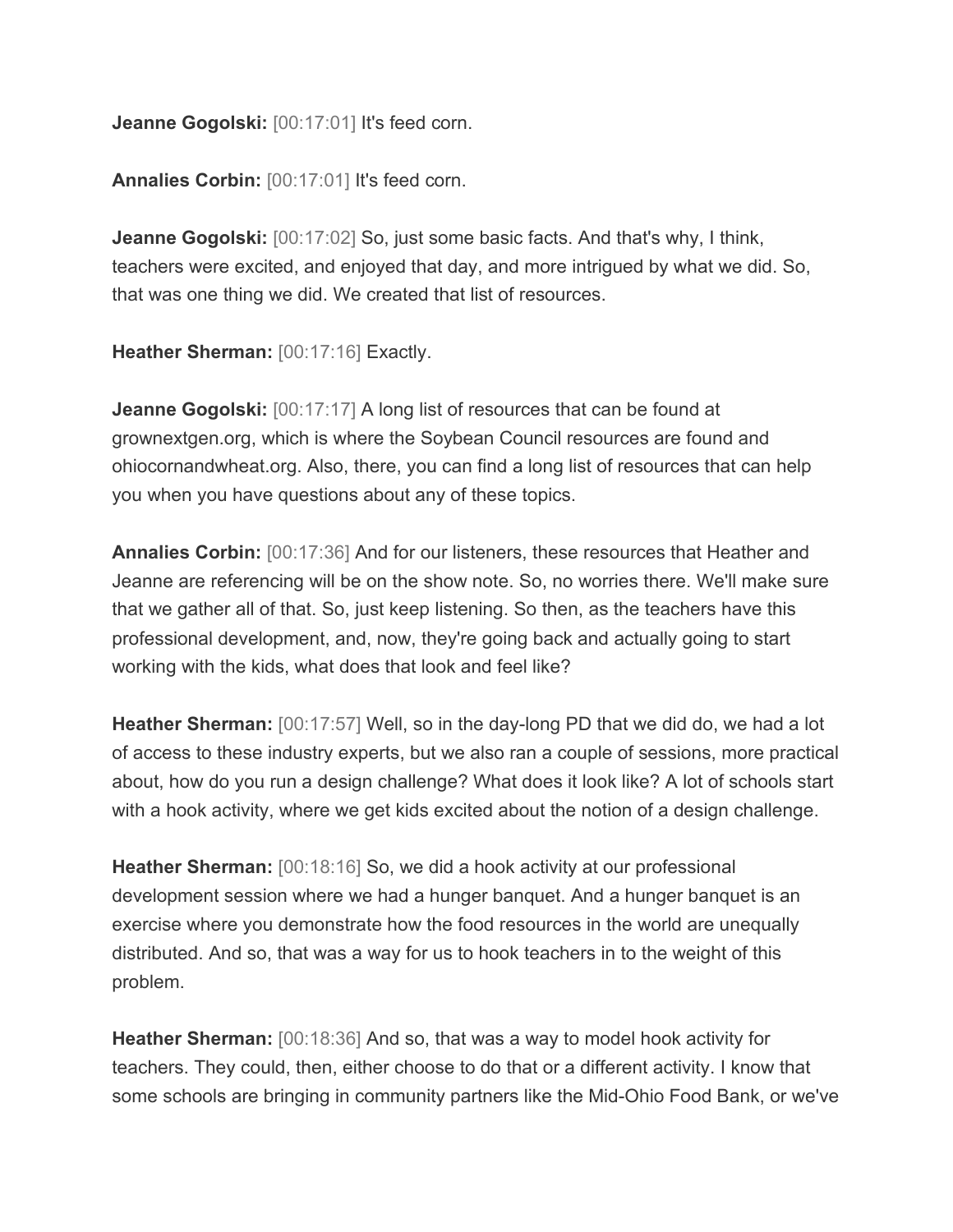got another school who's bringing in a farmer to speak. And so, a way to get the kids to start to care about this problem.

**Heather Sherman:** [00:18:55] Then, we ask teachers to help students begin to access what the problem looks like in their community because if you live in an urban setting, the problem might manifest itself in one way. If you live in a specific neighborhood, it might be different. If you live in a rural community, it might be different. And so, we ask teachers to help students begin to look at what the problem feels like in their local context and begin to do research about that.

**Heather Sherman:** [00:19:22] From there, what ideas do you have to solve that problem? And so, sometimes, teachers will take the problem. The problem statement this year is, "Imagine prototype and design: your solution to food insecurity in your life, community, or world." So, it's a really big problem. Sometimes, teachers choose to make it smaller and modify it, so that it becomes a little bit more manageable.

**Annalies Corbin:** [00:19:48] Well, the big white sheet of paper is terrifying.

**Heather Sherman:** [00:19:50] Yes.

**Annalies Corbin:** [00:19:50] It's kind of like a podcast interview. What are we doing? Why are we doing this? All of that. It's intriguing because one of the things that I have found fascinating, and at the Innovation Lab, we've really embraced ag in a number of different ways. And so, we've watched students over a variety of years, sort of, wrestle with the whole notion, given the fact we're in Columbus, Ohio, which is in a state that has a tremendous amount of traditional, like, ag, in the sense that it's rural, it's out, it's wide expanse farming.

**Annalies Corbin:** [00:20:27] And so, one of the struggles that we've really tried to be able to address through the work that we're doing specifically in the lab has been around helping urban and suburban kids really understand where food comes from because a lot of those kids, we have kids who've never left the city. They have no idea other than on television or in photos what farm looks like.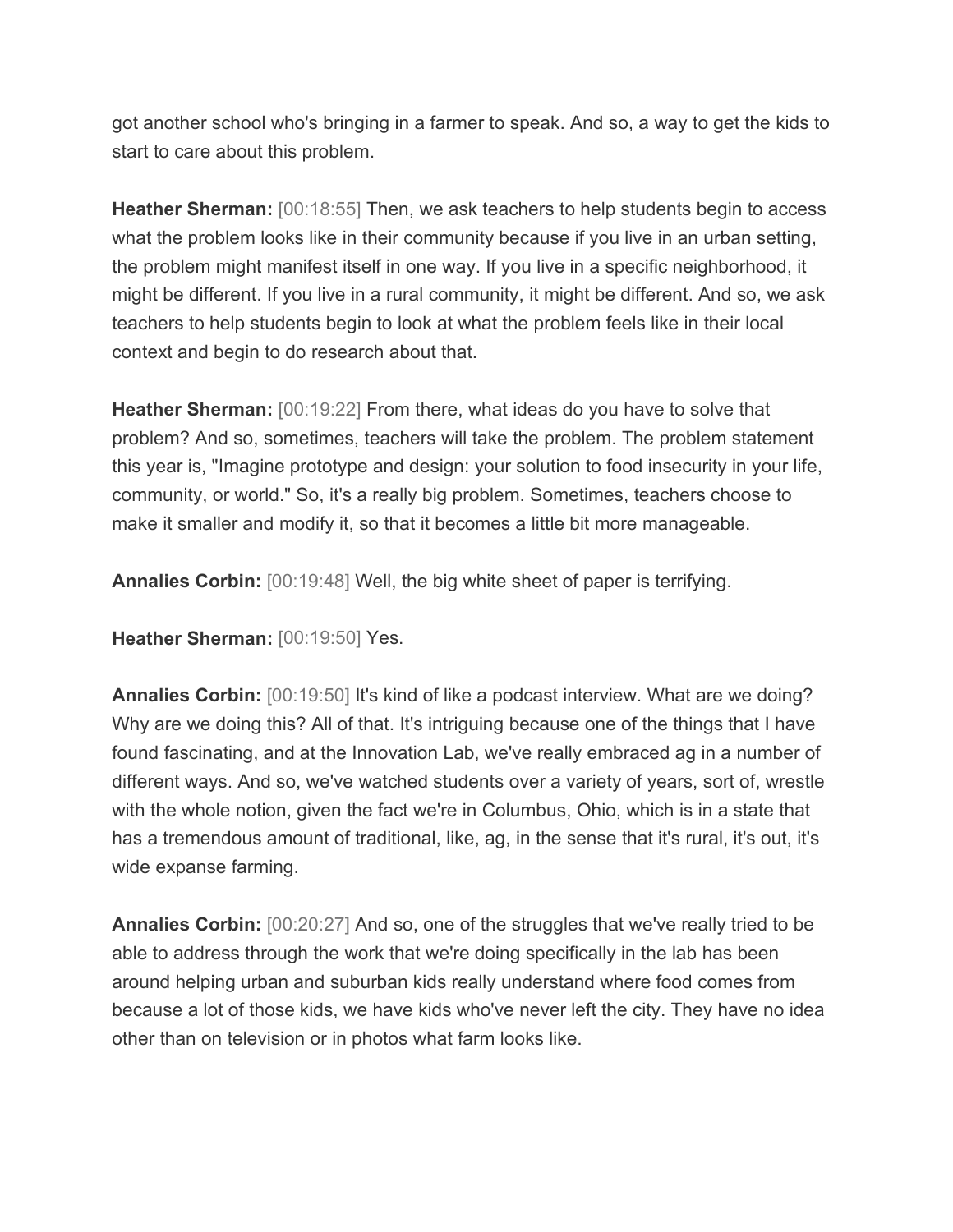**Annalies Corbin:** [00:20:53] And so, part of, I think, the thing that's really intriguing to me about this, and especially as a teacher thinking about how they modified to give it local relevancy. And I guess that's one of the other things I love about design challenge when done well. It doesn't matter what the big overarching question is, it lends itself to a structure that makes it highly adaptable to be meaningful for the participant. And that, at the end of the day, is the key to contextualizing learning.

**Annalies Corbin:** [00:21:19] And so, for our kids, for example, we've had a number of kids over the years who've opted in to study food deserts as it relates, specifically, to what happens when immigrants come into our city. Columbus is an immigrant landing pad, and we've got folks who come and have no idea where to find food. And we've got folks living right next door to them who have no idea where the food that they're used to even comes from. And it's a very complex problem as it relates to social justice, and equity, and opportunity. So, Jeanne, how do you then take that's kind of a scenario with an individual teacher through the support services you're providing and actually help them craft the thing?

**Jeanne Gogolski:** [00:21:58] That's a great question. Most of the time, I think, what we're trying to do is create this curiosity about it, so that both teachers and students begin to look around and think, "What is going on here? What is the real problem?" or "What is one of the problems we can even address?"

**Jeanne Gogolski:** [00:22:15] When I'm working with teachers, sometimes, I say, "We drive down the road in Ohio. You go south on 71, or north on 71, and you see corn on one side because you know what corn looks like, and what is that other crop on the other side? And it's soybeans. And so, what are all those soybeans for? There's a million of them."

**Jeanne Gogolski:** [00:22:34] When you walk into your school lunch room, and you watch things going in the trash, there's some real -- just that you would start to think about food waste, for example. And are there ways we can solve this problem as a school, myself at home, at school, in the larger community, in the world? 40%, they estimate 40% of our food is wasted.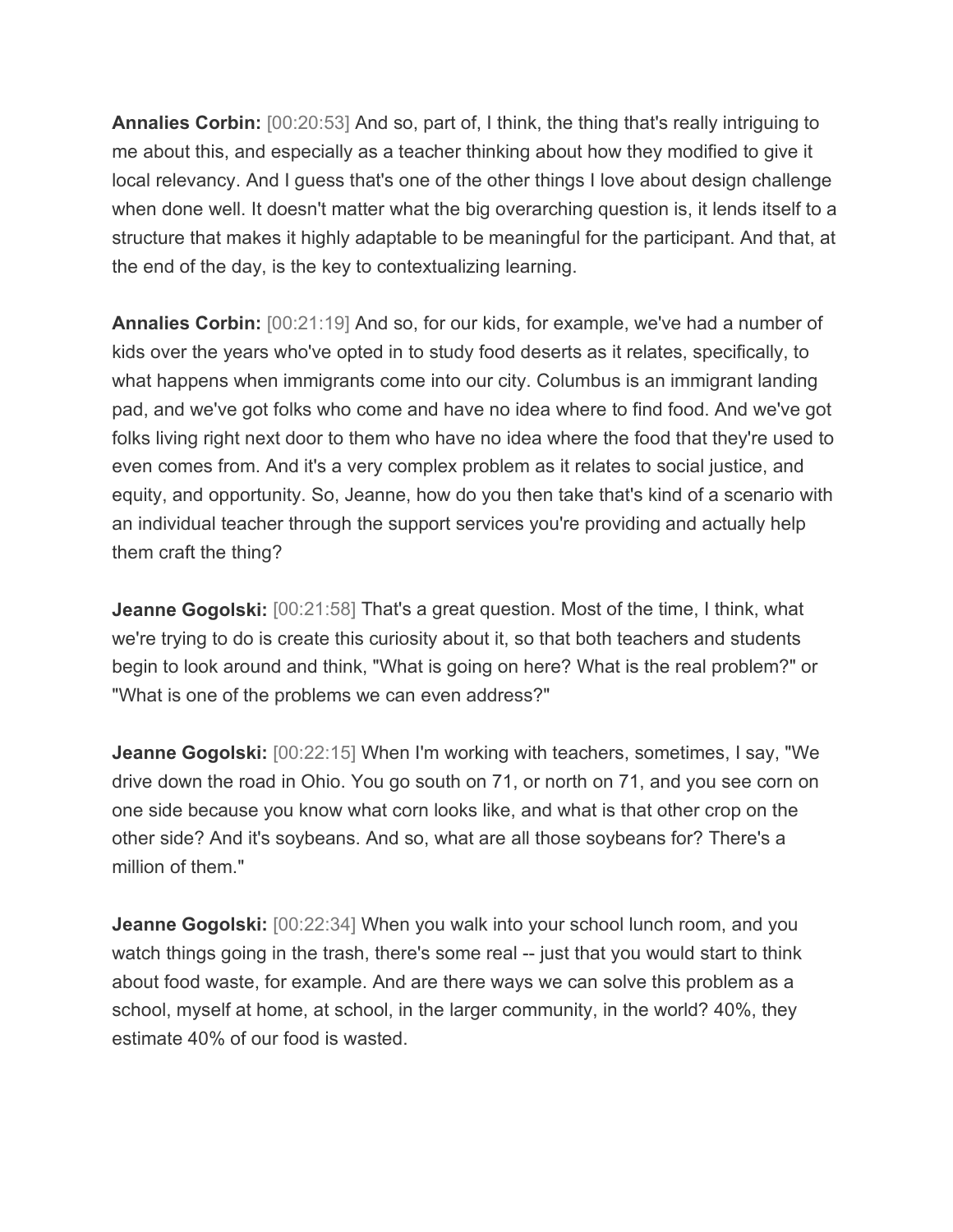**Jeanne Gogolski:** [00:22:59] Biotech, for example, is trying to solve some of those programs. So, the Arctic Apple is a result of that that apples don't brown as quickly. I mean, there's just so much, Annalies. I don't even know how to answer that question honestly because it feels like if we could create some curiosity around our food supply, I think that the things teachers could do with students would be endless by asking a great question.

**Jeanne Gogolski:** [00:23:26] Food waste is a problem. How can we solve that in our school lunchroom? That's something, I think, teachers can grab hold of, help students figure out using the skills they're learning in school math, social studies, all of that.

**Jeanne Gogolski:** [00:23:40] So, food deserts mean surveys, and looking around your own community, and seeing where you get fresh food. Even understanding what fresh food is. Why do we have blueberries that come from South America? What are the crops that if you were really going to -- So, there's a million questions to be answered. And I think if we could create some curiosity around our food supply with teachers and students, then it would be a topic we'd be talking about all the time.

**Annalies Corbin:** [00:24:11] And the reality of it is because it is very, very real in every community, especially issues tied to food, not just food security but the inequity, and it is becoming a problem that, I think, is taking a lot of communities by surprise. We have a lot of traditional stereotypes about what it means to be in a situation where food is problematic.

**Annalies Corbin:** [00:24:37] And what we're finding are communities are finally realizing is it's far more prevalent than we realize that folks struggle on a regular basis to make sure they have enough food, they have healthy food, they have safe food, and they're able to get access to that food, whether it's in inner city, or it's in the suburb, it's in wealthy neighborhoods. It's an intriguing, ongoing thing that the communities are wrestling with.

**Annalies Corbin:** [00:25:05] So, for the students, though. right. So, for the student experience in the middle of this, once the challenge has been laid, what's the process or the experience for the kid?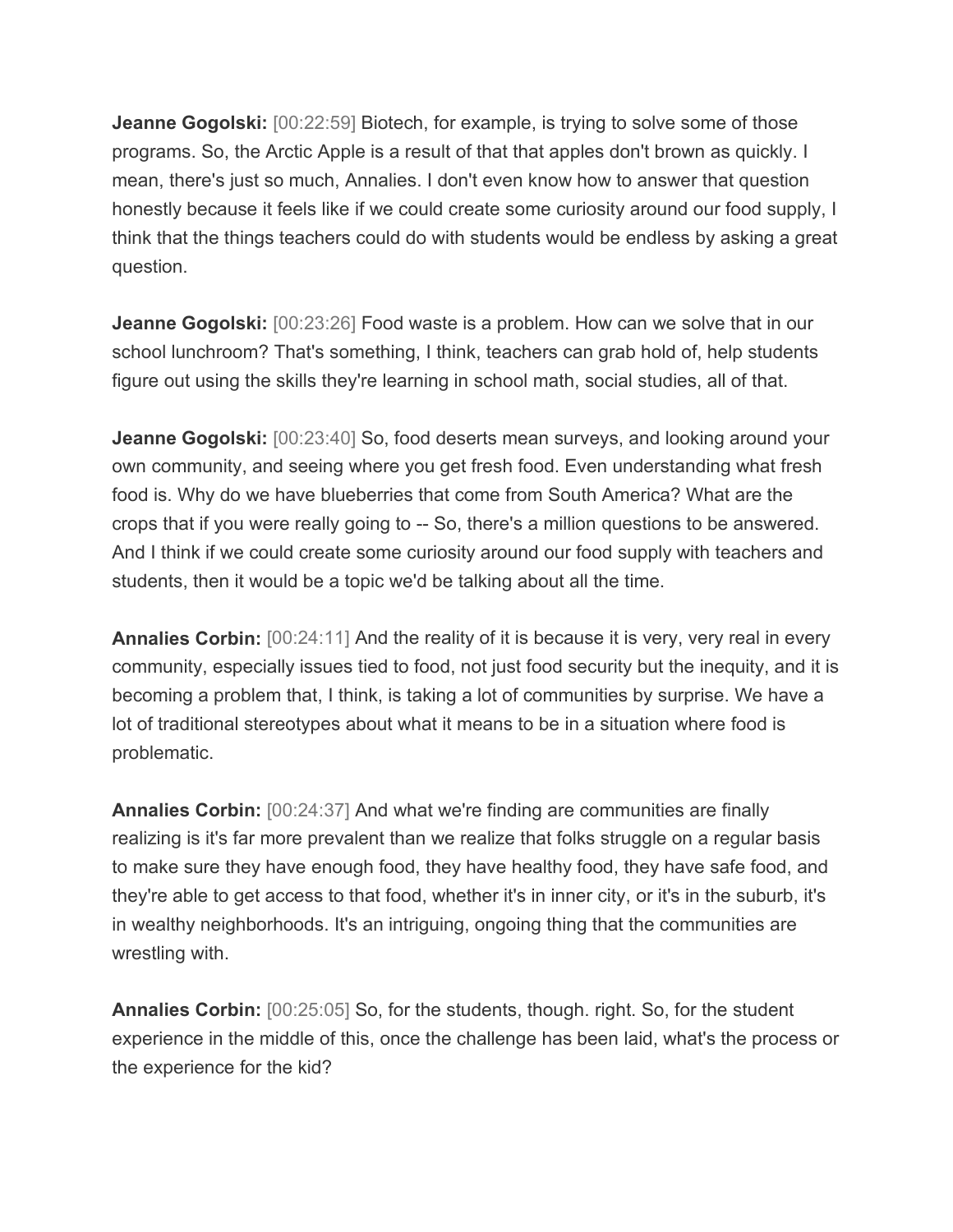**Heather Sherman:** [00:25:19] Well, I think that what you just said really hit on something for me that's so important about this. If you're not someone who struggles with food insecurity, this is a great way to build empathy and awareness that, "Oh. Oh, my goodness, there are people who don't have enough to eat. There are people in my school, maybe someone who sits next to me every day, who doesn't have enough to eat," or "Oh my gosh, I never thought about what that crop was that wasn't corn driving up the road."

**Heather Sherman:** [00:25:44] So, the design challenge helps identify and suss out problems or questions that does exist. So, you build that curiosity. And then, students start to realize, "Oh my gosh, there are a number of ways that food insecurity affects us." And so, that, I think, is the very first step. And then, from there, you have to start to whittle down, "Okay, of all these problems I just surfaced, which one do I want to work on?" And so, that's when students start to do research and pick one that really resonates with them or resonates with the team, and off you go.

**Annalies Corbin:** [00:26:23] And off you go. And that's the best part. And so, the off you go and the full immersive nature of design challenge. At the end of the day, design challenge is probably one of the single most, in my mind, effective ways to change the lives of learners. And I've said this a million times over the years that it's thrilling and exciting but having been immersed in it for so long, honest to goodness, for me, it's chills. It's just the watching of the context of the world suddenly have meaning in an individual, in a student.

**Annalies Corbin:** [00:27:00] And yesterday, I had the privilege of interviewing three amazing young women who have gone through the Battelle design challenges. And they told me without fail that all the wonderful amazing things they got to do within, in this case, STEM school, it never really solidified how special this type of learning experience was until they did the opioid design challenge because, suddenly, they understood how all the pieces connected, and they found confidence in their ability to solve something they had no idea about.

**Heather Sherman:** [00:27:39] Last year, I have a great story about that. We had students at a local middle school, and it was the heart healthy design challenge. And students came up with a number of instances, a number of solutions. And, sometimes,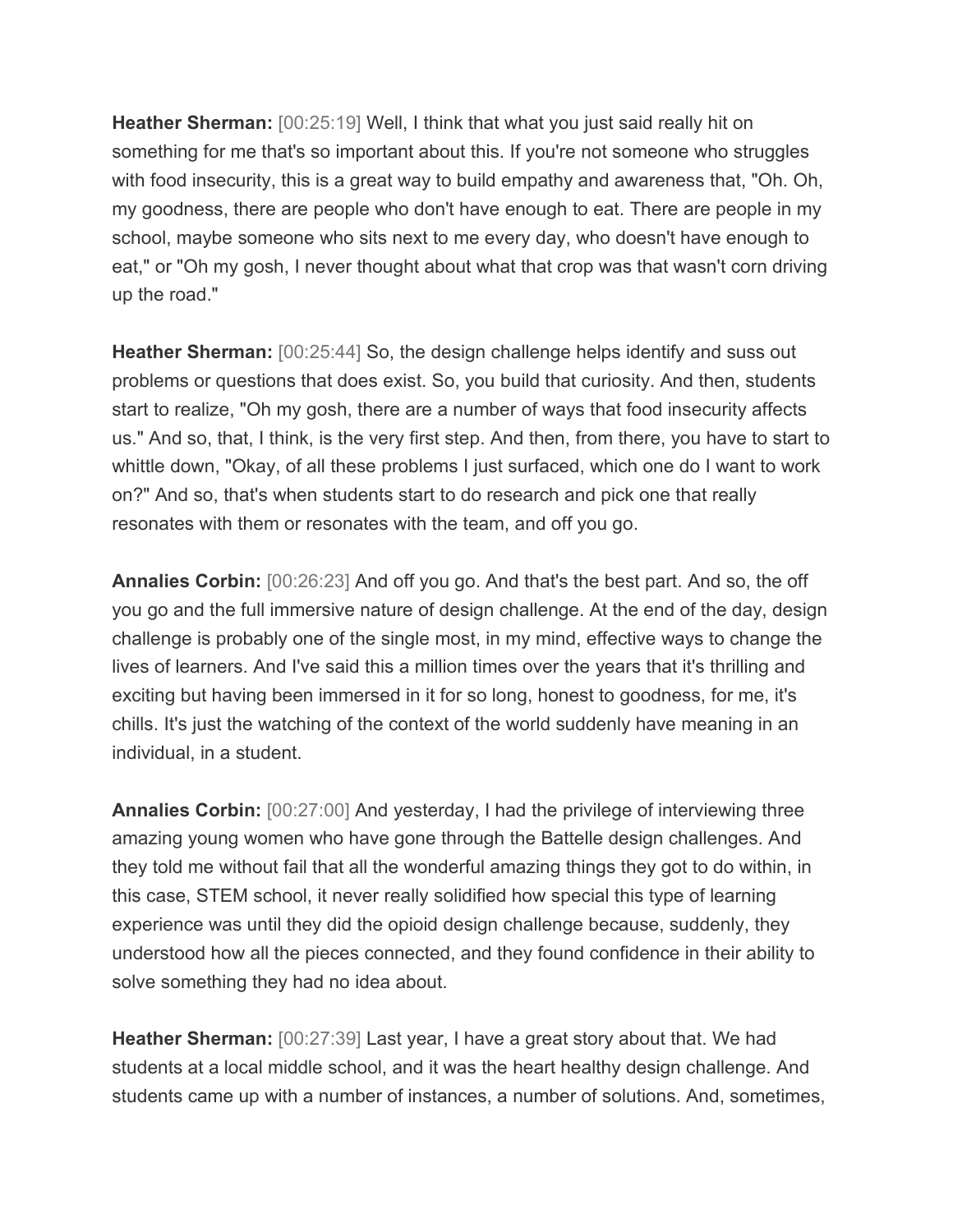you see trends. We had a lot of students who came up with healthy fun runs, or dodgeball games, and tournaments, and stuff. But this group of students decided that they would like to have their school create a cooking class. And the cooking class was supposed to teach students how to prepare heart-healthy foods, so that they could take those heart-healthy food preparation skills back home, and then improve the heart health of their community.

**Heather Sherman:** [00:28:18] So as part of their project, they looked across the school. They identified a room in the school that they said, "This would be the ideal location for our kitchen." They, then, for their prototype or their model, they constructed what the kitchen would look like and what supplies they would need. And, ultimately, they presented their proposal to the principal, and then the superintendent of the district, and then, ultimately, the school board. They also looked about where the class could potentially fit in the schedule.

**Heather Sherman:** [00:28:49] So, the students through that experience got to realize that they themselves could have the power to change the world. And that, to me, is just the wow of why we do this work.

**Annalies Corbin:** [00:29:01] Yeah, it is the wow.

**Jeanne Gogolski:** [00:29:02] Drilling down into these problems when I think about what your students, what those students learned about picking your room, setting up a kitchen, I just can't imagine how many different skills they learned from being a part of that. And, for me, when I start thinking about kids and the idea that the work they're doing in school matters, the things that they're learning in school make a difference.

**Jeanne Gogolski:** [00:29:29] I think, it's an opportunity for them to have student voice in what they're choosing to learn. They get excited about, and energized by it, and realize that they become problem solvers. And goodness, we're going to need those. We're going to need those kids because we continue as agriculture faces things like climate change. And the 9 billion and trying to feed people on less land with less water, those things are going to need some bright, amazing, the best STEM students in Ohio.

**Annalies Corbin:** [00:30:03] And around the world, absolutely, absolutely.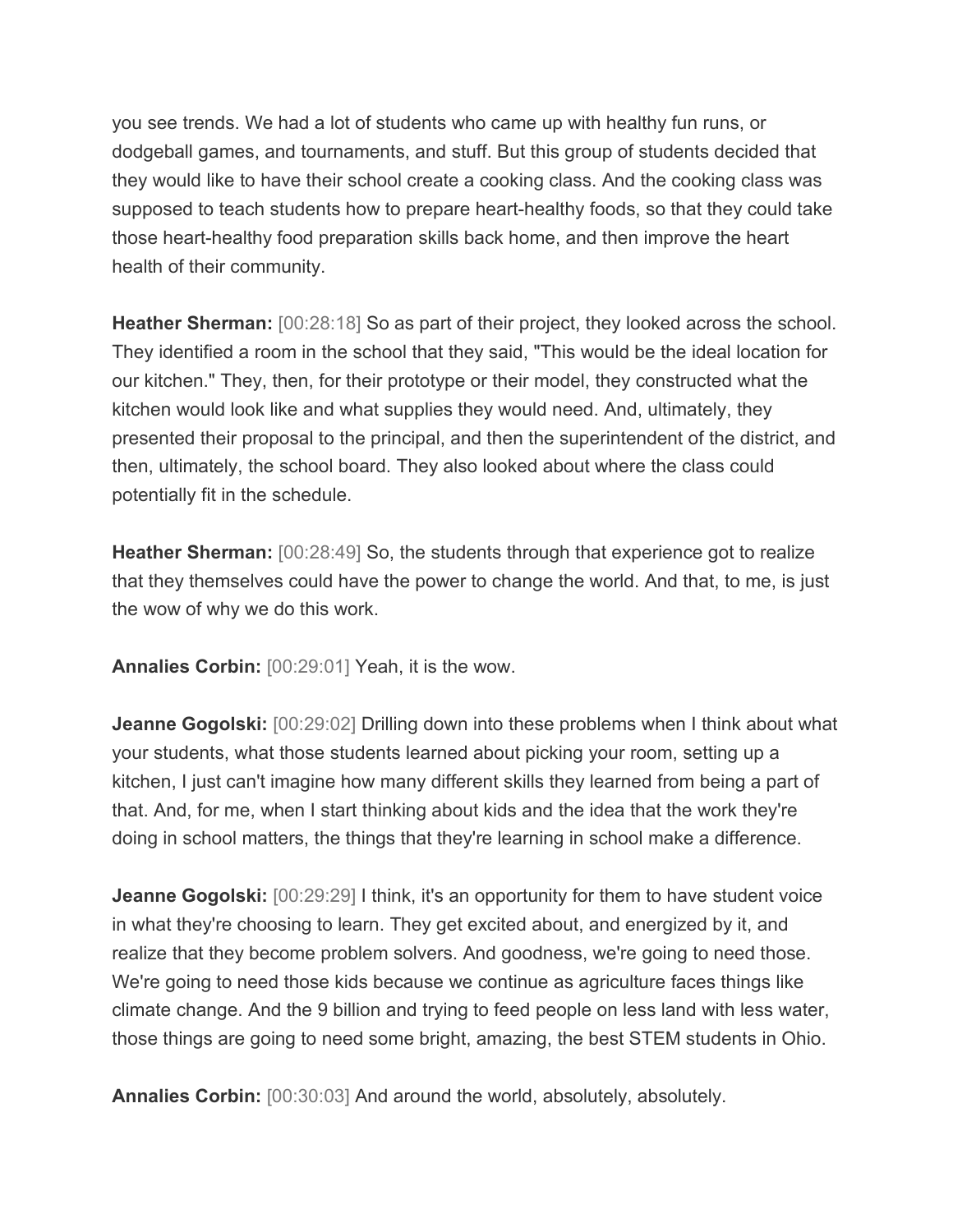## **Jeanne Gogolski:** [00:30:06] Yes.

**Annalies Corbin:** [00:30:07] So, as we think about wrapping here, there are two pieces that I think that are really, really critically important that we have to touch on. And one of them is the notion of the authentic audience. Heather mentioned that as part of the process. And at PAST, we advocate this all the time that as we truly, truly think about the transition on the teaching side, that transition in the learning component, and how that actually then quite frankly translates back into the world of work, authentic audience is one of the most effective, simplest, most comprehensive things that, I think, a teacher in their work, in their practice can do. We always see all the time that an audience of one is authentic to no one.

## **Heather Sherman:** [00:30:55] Right.

**Annalies Corbin:** [00:30:56] Right? So, Heather, circle back around for me on that because we see this happen in a thousand different ways. And I can tell you there is a day in the spring at the PAST Innovation Lab where in-resident school partners come in, and they do their Capstone, their presentations. That is my favorite day.

**Heather Sherman:** [00:31:12] It's my favorite day too.

**Annalies Corbin:** [00:31:13] All year round. And it's my favorite day because these kids are standing up there, alongside researchers in R&D, whatever their problem and their project was, and they essentially defend their way out of the program through their public demonstration of knowledge. It's awing.

**Heather Sherman:** [00:31:37] It's amazing. It is absolutely amazing. And I think that as students spend the time working on their design challenge project, they begin to develop their expertise. And, finally, there is an audience, an authentic audience. I remember the very first year for the opioid challenge there at one school. The audience consisted of a police officer, a mother who had lost her child to opioids, other community members, and community agencies, and recovery houses. And these students stood there, and presented their ideas, and got a chance to get feedback from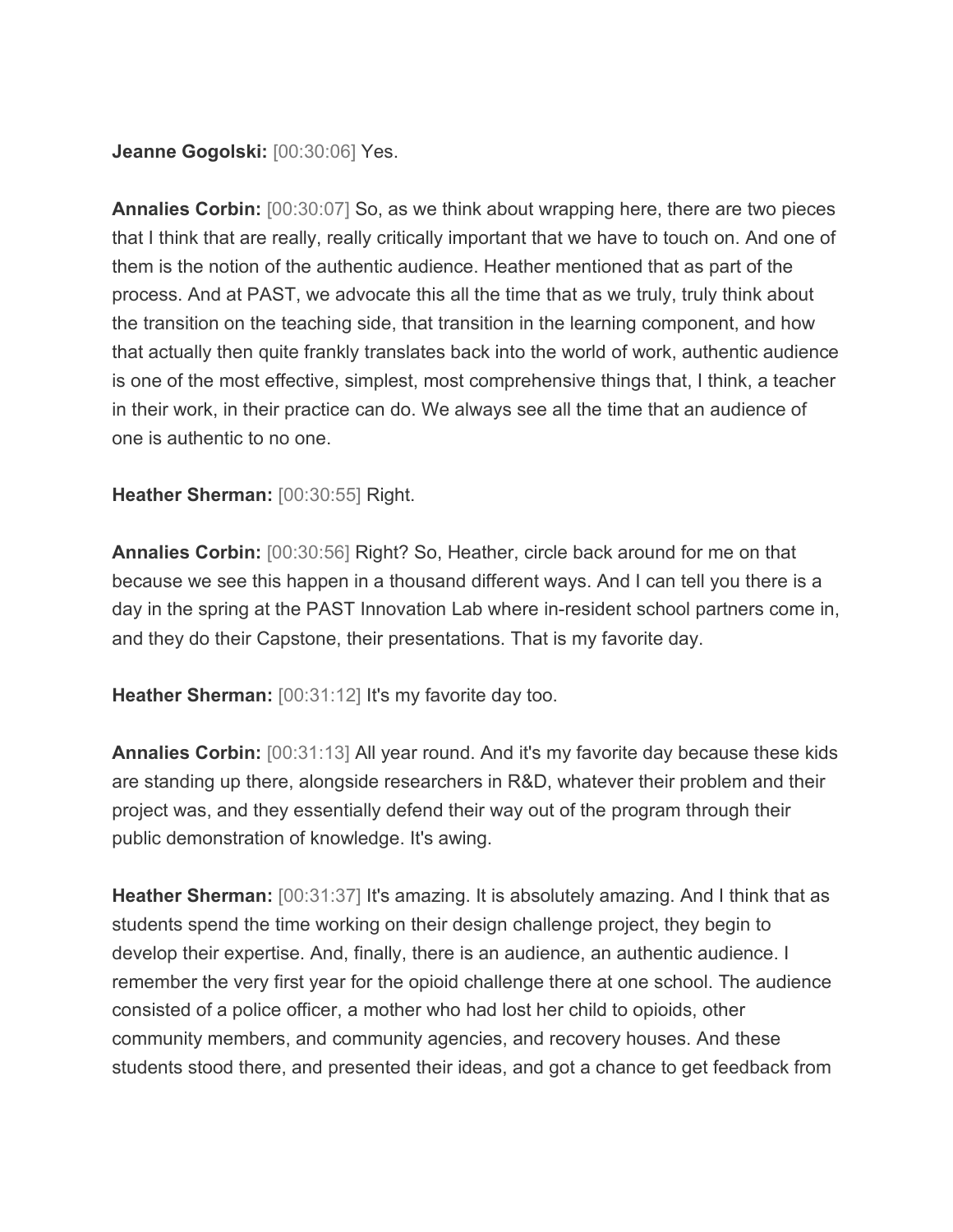people who were in the field who knew, who had firsthand experience as adults to say, "Wow, the solution really makes sense."

**Heather Sherman:** [00:32:18] And the students had rehearsed, they had practiced, they were able to justify their reasoning. And this is a skill that we all have to do for the rest of our lives as adults. And so, what better time than middle school, elementary school to start getting to do that.

**Annalies Corbin:** [00:32:35] Yeah, it's absolutely amazing because, at the end of the day, what happens is we watch this young person through this process go from, "I know nothing about this," to the expert on the solution.

**Heather Sherman:** [00:32:50] Yes.

**Annalies Corbin:** [00:32:50] And it may not be the global solution but it's the solution they worked to. And no one is more of an expert in that moment than that individual. And you can watch the kids realize, "My place in the world has shifted."

**Heather Sherman:** [00:33:09] Yes.

**Jeanne Gogolski:** [00:33:10] I think, Annalies, it also works the opposite way because when you have industry folks there listening to these students, you get hope for the future, you get enthusiastic again about education, and you begin to think, "This is going to be great. It's all going to be OK. Because these students are so enthusiastic, knowledgeable, credible, and they're excited." And that's really something that industry does not get to see very much. So, we'll be there in full force. There are 26,000 farmers in Ohio, and we won't have all of them there, but-

**Annalies Corbin:** [00:33:50] We try.

**Jeanne Gogolski:** [00:33:50] I think all of them would love to come. And so, they are interested in what's going on. We're going to have a lot of industry-related folks there because I think that they will be intrigued by what's going on, and the students will have great questions for them too. So, we're very excited about this.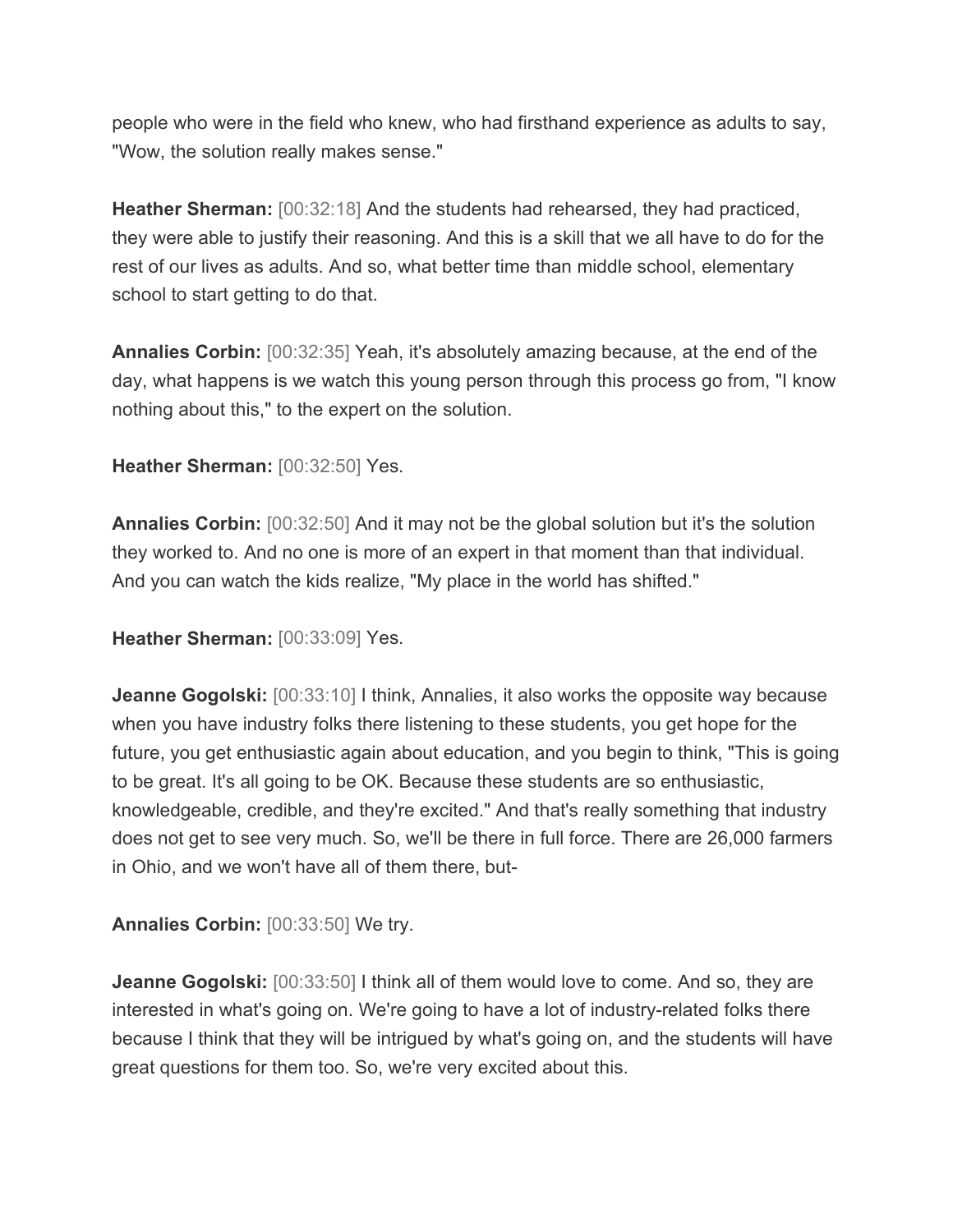**Annalies Corbin:** [00:34:09] It's awesome to watch. And it's been awesome to watch the two of you and your organizations roll up your sleeves together and craft this. That's been the other thing. And I want to thank you both for that piece because some of that has happened in the Innovation Lab. Just inadvertently, meeting there and being able to watch over a period of many months get ready to do this work has been a wonderful thing to really sort of see how industry says, "We can actually tackle this," and have a very, very meaningful role in education, rather than just waiting for education to send us folks, and then we have to figure out what to do with them, whether that's backfilling gaps, or full-on retraining, or some other mechanism that suddenly we weren't prepared for. So, this way, we actually get to be part of the solution of our own workforce. And that's one of the things that I love collectively about the work that we are all doing.

**Annalies Corbin:** [00:35:06] So, Jeanne, I want to circle back around again as that teacher contemplating doing this, and my kids are going through this amazing experience. They're presenting. They're getting to that point where they're standing there as that expert. What's that experience like for me? And I'm asking you the question because you do so much teacher professional development and support, whether it'd be specific to this challenge or the other work that you do. And I know you bump up against this frequently. And at the end of the day, these are awesome experiences for students in our industry, but if it doesn't change practice.

**Jeanne Gogolski:** [00:35:42] Right. I think teachers, because I was a teacher.

**Annalies Corbin:** [00:35:48] Exactly.

**Jeanne Gogolski:** [00:35:48] I don't want to insult teachers here. But I'm a teacher too, so I think I can say it.

**Annalies Corbin:** [00:35:51] We all are teachers here, absolutely.

**Jeanne Gogolski:** [00:35:51] I do think that teachers have always thought they needed to be the smartest person in the room. They needed to be the old saying was, "The sage on stage." And so, I think, for teachers, particularly, this is something that the design challenge us so well, and that is you are definitely, as a teacher, just guiding the learning, getting like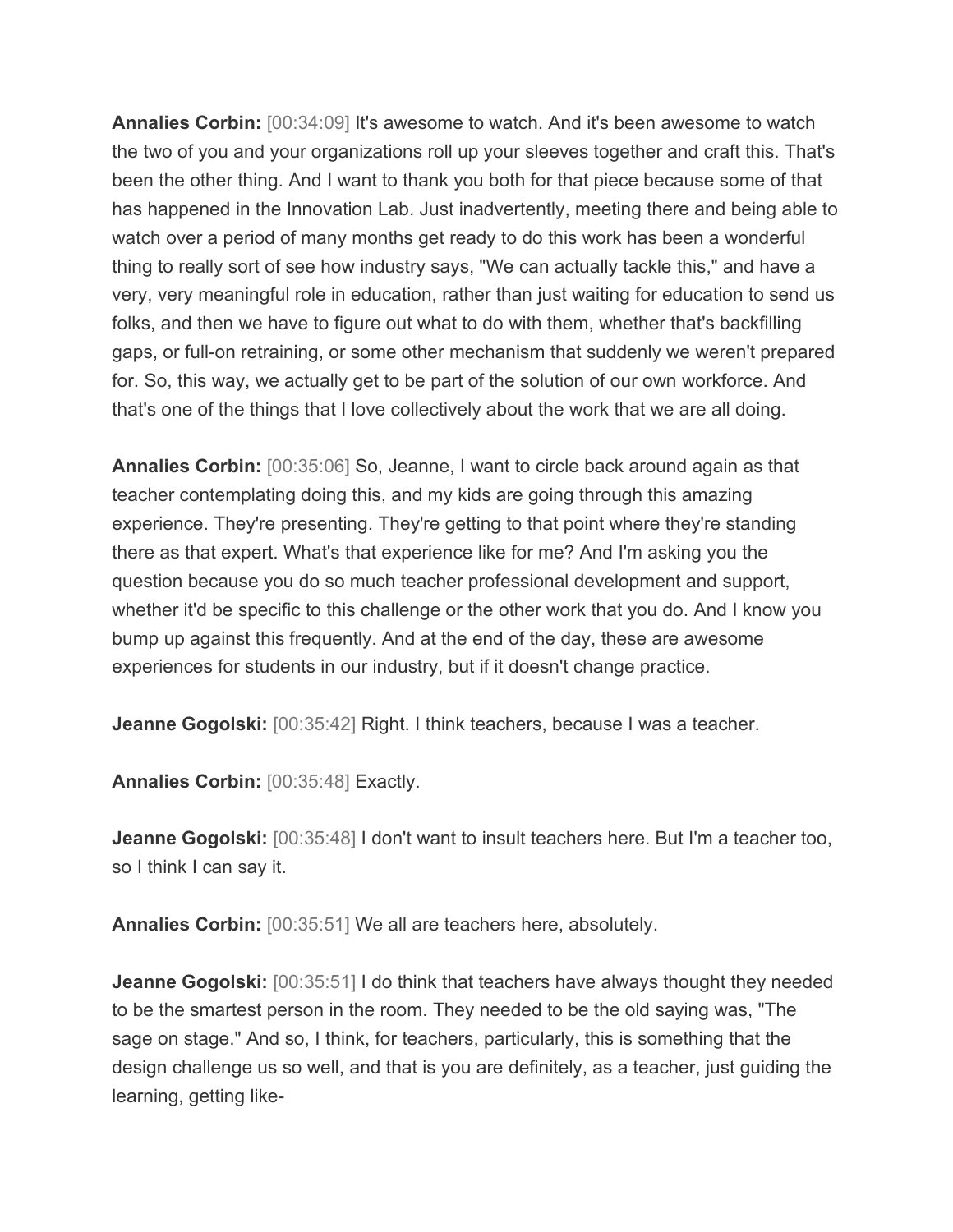**Annalies Corbin:** [00:36:15] Exactly.

**Jeanne Gogolski:** [00:36:15] And it's really hard to teach teachers to step back and let kids lead their own lead learning, ask tough questions, figure out some answers, run it by some experts, all the things that go along with a design challenge that Heather's been talking about here that's so wonderful. So, to teach teachers how to step back is not an easy thing.

**Annalies Corbin:** [00:36:39] It's not.

**Jeanne Gogolski:** [00:36:40] We do summer workshops all the time. And we have them actually, while they're learning about the topic, we also take them out in the field, so that they can, again, get their curiosity going, talk to a farmer, talk to an agronomist, ask the questions about GMOs, and water quality, and all that stuff you've been one to ask. So, I think that one of the main things that we try to do in our professional development is to energize teachers again.

**Annalies Corbin:** [00:37:07] Absolutely.

**Jeanne Gogolski:** [00:37:08] And make them feel like the things that they are teaching kids are relevant, interesting, and don't need to be, "Let's read from a book and take a test."

**Annalies Corbin:** [00:37:18] Absolutely, absolutely. One of the kids that I was interviewing yesterday, I asked the question, "So, what's a great teacher?" And the response to that question was, "I don't need you to share your content knowledge with me." This is almost direct. "I don't need content knowledge from you. I've got that. I can look anything and everything up. What I desperately need from my teachers is to teach me how to learn, to mentor me, and help me navigate the world."

**Heather Sherman:** [00:37:53] Wow.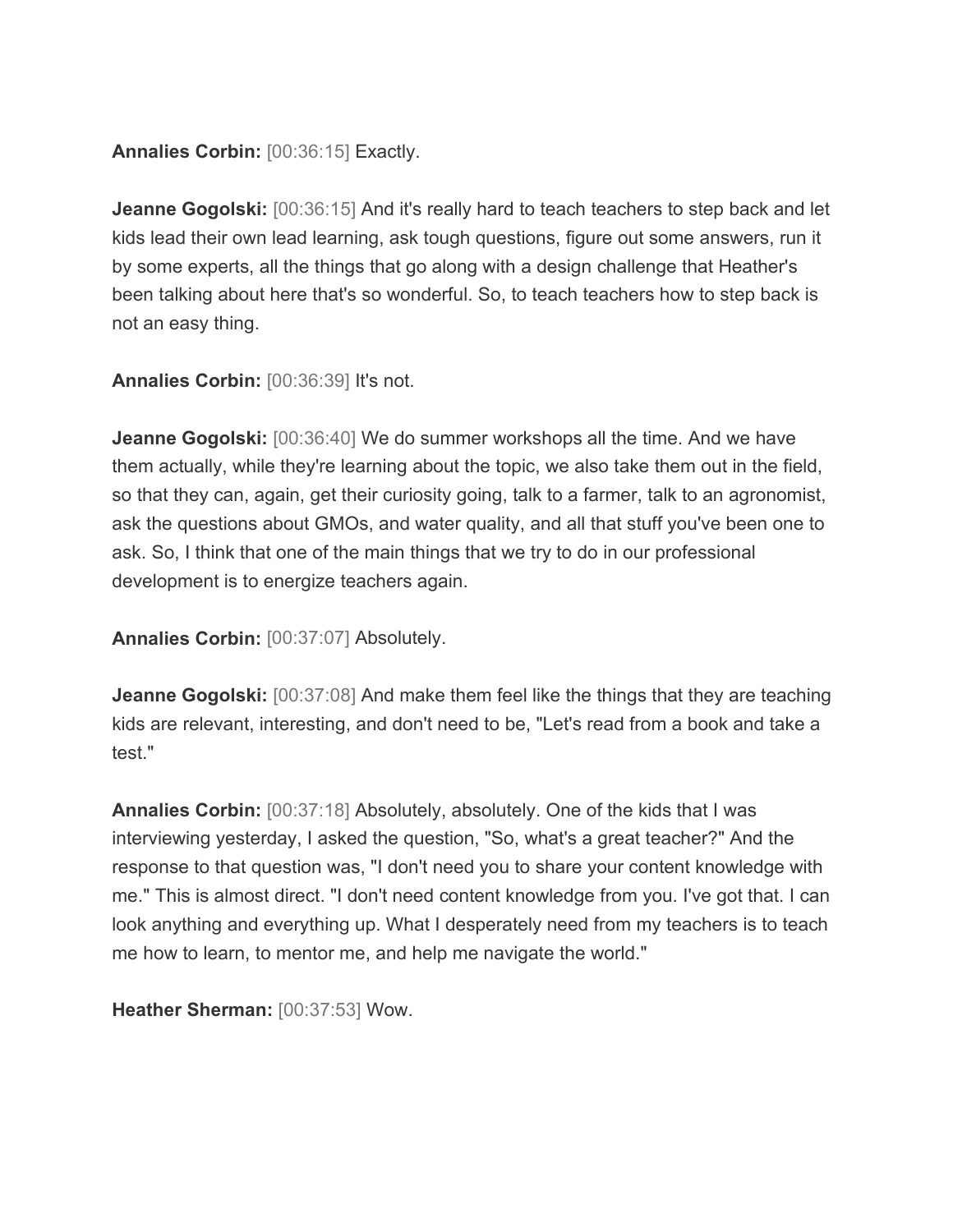**Annalies Corbin:** [00:37:54] That is a very, very different perspective than 50, 100 years ago. The world has changed. Knowledge is right in front of us. They need people to lead with them right. And so, I think that Jeanne, you're spot on.

**Heather Sherman:** [00:38:09] I think one of the pieces that teachers do provide in this is a lot of the structure.

**Annalies Corbin:** [00:38:13] Exactly, the facilitation.

**Heather Sherman:** [00:38:14] Yeah.

**Annalies Corbin:** [00:38:16] Yeah.

**Heather Sherman:** [00:38:16] This is when you need to have this done in order to be able to get to our showcase, which is on this date, help setting up the industry experts, and making sure that the students are prepared and feel confident. All of these things, that stuff's really important.

**Annalies Corbin:** [00:38:30] And it's complex, and it comes from life experience. And, I think, that's really important not to minimize that, right?

**Heather Sherman:** [00:38:39] Oh no. Yeah.

**Annalies Corbin:** [00:38:39] As the teacher, as that facilitator of learning, yes, content knowledge has changed, access to that has changed, but we bring with us as the practitioner. That body of experience that leads to helping someone else go down the road. And that's really powerful.

**Annalies Corbin:** [00:38:57] So, as we sort of think about and close with this conversation, what's the parting shot, that one nugget that you want to give back to that teacher we started with in the room who's contemplating this? What's the walk-away? What's that one thing to take away, and then do this, do the design challenge? Heather, what's your parting shot?